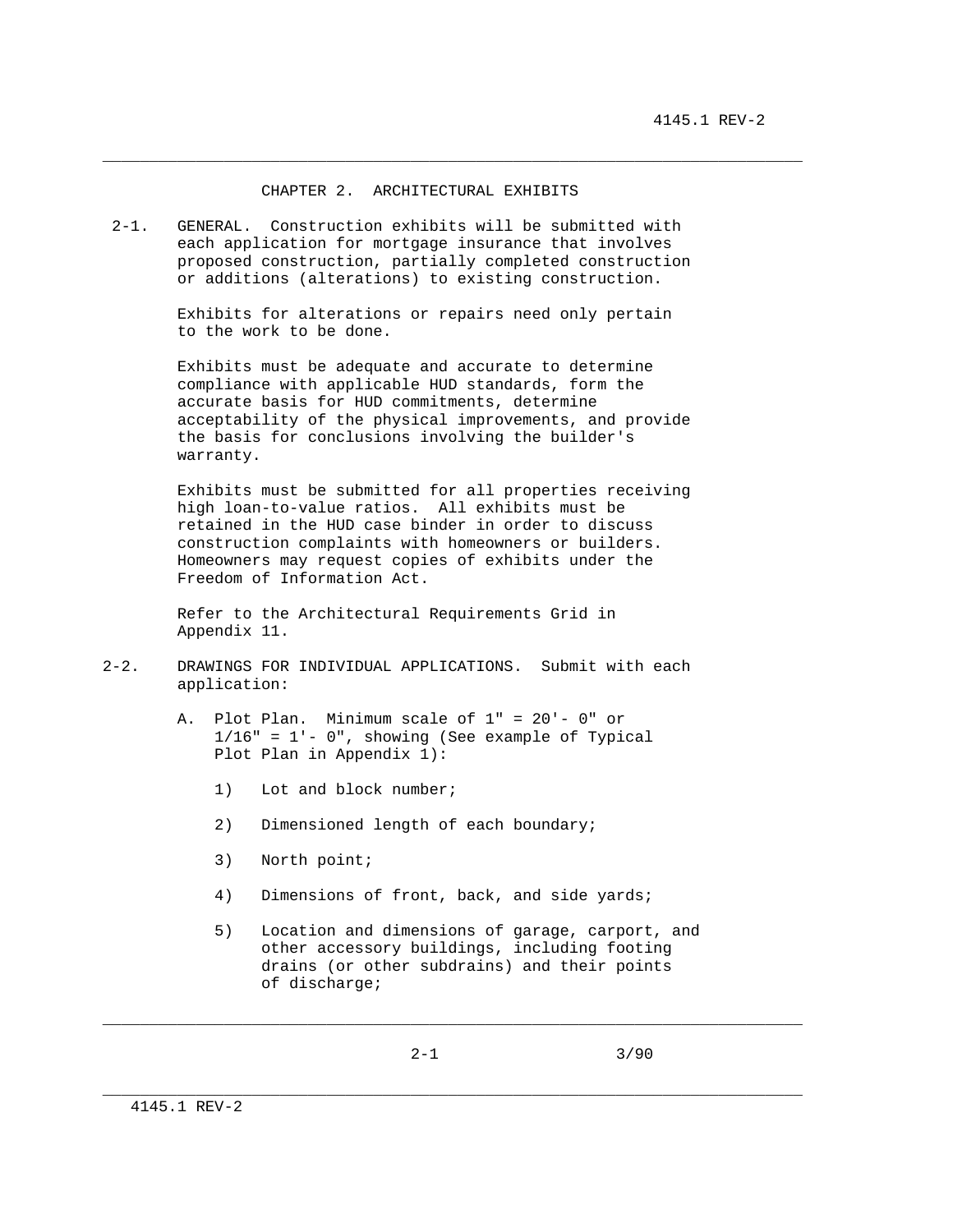$(2-2.A.)$ 

 6) Location of streets, curbs, walks, driveways, approach slabs, surfacing and utilities;

\_\_\_\_\_\_\_\_\_\_\_\_\_\_\_\_\_\_\_\_\_\_\_\_\_\_\_\_\_\_\_\_\_\_\_\_\_\_\_\_\_\_\_\_\_\_\_\_\_\_\_\_\_\_\_\_\_\_\_\_\_\_\_\_\_\_\_\_\_\_\_\_\_\_\_

- 7) Location of steps, terraces, porches, fences, trees, shrubs, retaining walls, slopes, and drainage swales, channels, pipes and related facilities;
- 8) Location and dimensions of easements and established setback requirements, if any.
- 9) Grade elevations will be provided at:
	- a. First floor of dwelling and floor of garage, carport and other accessory buildings;
	- b. Finish curb or crown of street at points of extension of lot lines;
	- c. Existing and finish grade elevations at each corner of the plot and each principal corner of the dwelling;
	- d. Finish grade elevations at the toe of any slopes or retaining walls;
	- e. Other site elevations necessary to show proper grading design and the flow routes of surface drainage, including but not limited to: heads of swales; points of change in swale gradients; at all building walls; and on proposed flatwork that might trap runoff (See Appendix 8);
	- f. Detailed existing and finish grade elevations are required where topography, or design of the structure, necessitates special grading, drainage, subdrainage, slope stabilization or foundation design;

\_\_\_\_\_\_\_\_\_\_\_\_\_\_\_\_\_\_\_\_\_\_\_\_\_\_\_\_\_\_\_\_\_\_\_\_\_\_\_\_\_\_\_\_\_\_\_\_\_\_\_\_\_\_\_\_\_\_\_\_\_\_\_\_\_\_\_\_\_\_\_\_\_\_\_

\_\_\_\_\_\_\_\_\_\_\_\_\_\_\_\_\_\_\_\_\_\_\_\_\_\_\_\_\_\_\_\_\_\_\_\_\_\_\_\_\_\_\_\_\_\_\_\_\_\_\_\_\_\_\_\_\_\_\_\_\_\_\_\_\_\_\_\_\_\_\_\_\_\_\_

\_\_\_\_\_\_\_\_\_\_\_\_\_\_\_\_\_\_\_\_\_\_\_\_\_\_\_\_\_\_\_\_\_\_\_\_\_\_\_\_\_\_\_\_\_\_\_\_\_\_\_\_\_\_\_\_\_\_\_\_\_\_\_\_\_\_\_\_\_\_\_\_\_\_\_

 $3/90$  2-2

Examples are: irregular or steeply sloping sites; filled or cut areas or multi-level structures; and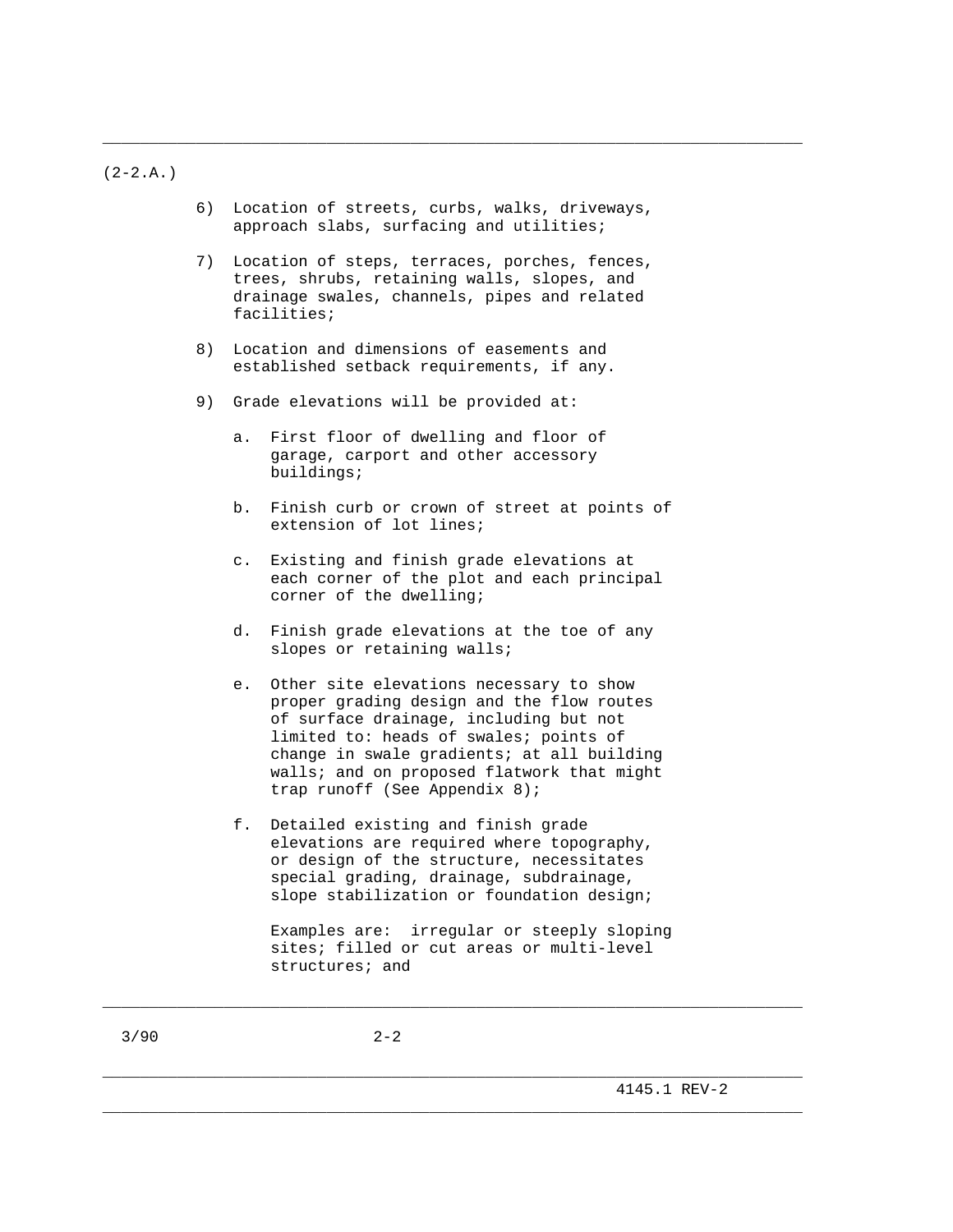$(2-2.A.9)$ 

 g. Where fill depths will exceed two feet beneath dwellings, or where expansive, compressible, collapsing or organic soils will be present beneath buildings, grading plans and specifications developed according to procedures in HUD Handbook 4140.3 (Data Sheet 79G), must be a commitment requirement and complied with during construction;

> This requires pre-design site exploration and testing and post-grading engineering compliance reports.

- B. Floor Plan. Minimum scale of 1/4" = 1'- 0", showing:
	- 1) Provide separate foundation plan with construction details, including any subdrainage facilities. Where on-site soils are expansive, compressible, collapsible or organic, or where subsidence is possible, foundation plans must be accompanied by supporting soil, geologic, groundwater and structural design information.

 In outlying low volume areas where qualified engineering services may be locally unavailable, or the incidence and significance of observable foundation performance problems in and around the location of the subdivision and property are negligible, HUD Field Office can determine the degree of refinement needed for the supporting engineering data.

- 2) Plan of each floor and of basement, if any. If dwelling is of crawl space type, or slab-on-grade, provide separate foundation plans showing construction details.
- 3) Plan of any attached terrace, porch, garage, or carport.

\_\_\_\_\_\_\_\_\_\_\_\_\_\_\_\_\_\_\_\_\_\_\_\_\_\_\_\_\_\_\_\_\_\_\_\_\_\_\_\_\_\_\_\_\_\_\_\_\_\_\_\_\_\_\_\_\_\_\_\_\_\_\_\_\_\_\_\_\_\_\_\_\_\_\_

\_\_\_\_\_\_\_\_\_\_\_\_\_\_\_\_\_\_\_\_\_\_\_\_\_\_\_\_\_\_\_\_\_\_\_\_\_\_\_\_\_\_\_\_\_\_\_\_\_\_\_\_\_\_\_\_\_\_\_\_\_\_\_\_\_\_\_\_\_\_\_\_\_\_\_

\_\_\_\_\_\_\_\_\_\_\_\_\_\_\_\_\_\_\_\_\_\_\_\_\_\_\_\_\_\_\_\_\_\_\_\_\_\_\_\_\_\_\_\_\_\_\_\_\_\_\_\_\_\_\_\_\_\_\_\_\_\_\_\_\_\_\_\_\_

 $2-3$  3/90

4145.1 REV-2

 $(2-2.B.)$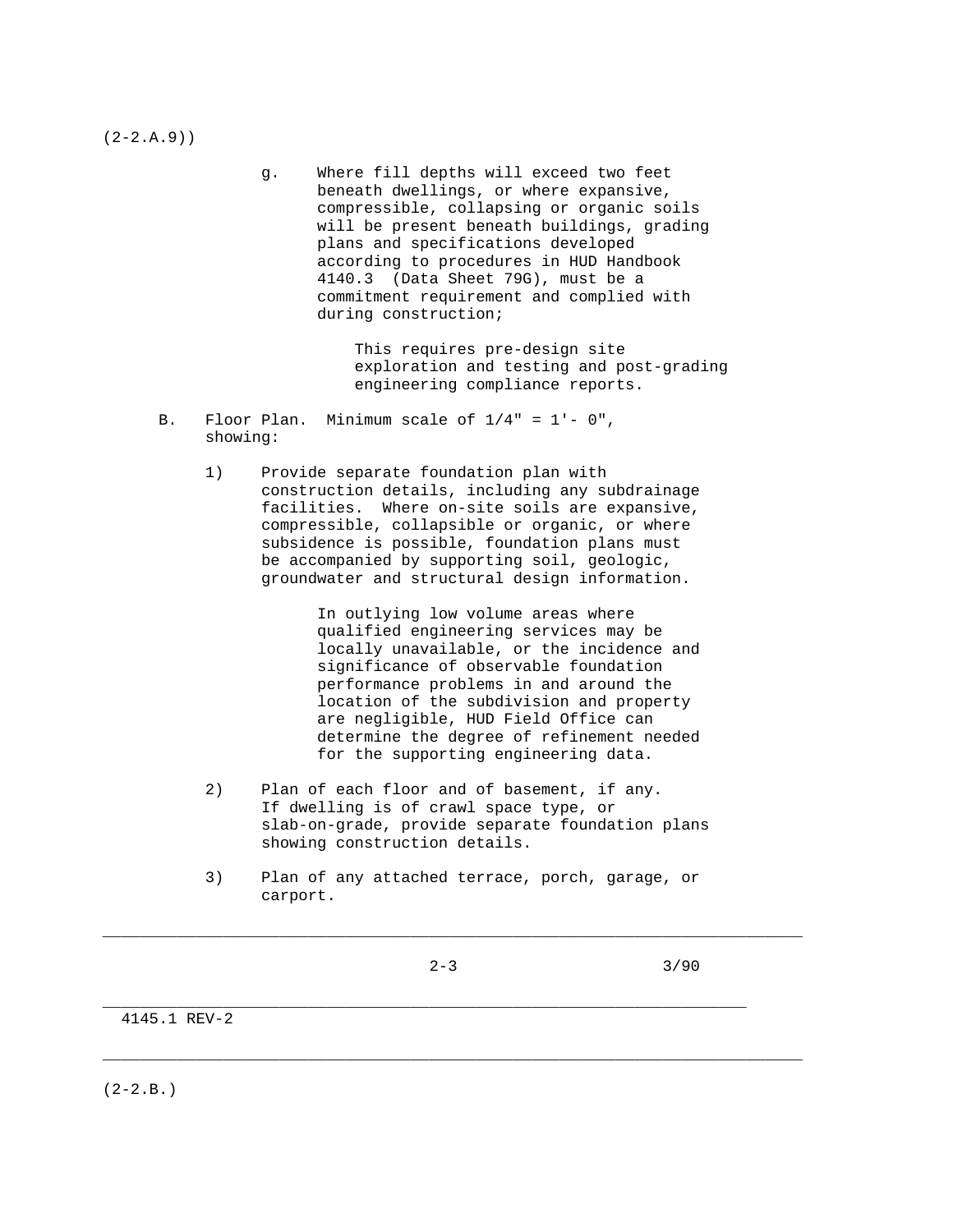- 4) Direction, size and spacing of all floor and ceiling framing members, girders, columns or piers.
- 5) Location of all partitions and walls, indicating door and window sizes and direction of door swing.
- 6) Location and size of all permanently installed construction and equipment (i.e., kitchen cabinets, closets, shelves, plumbing fixtures, water heaters & heating-cooling units).

 Details of kitchen cabinets may be on separate drawings.

- 7) Location and symbols of all electrical equipment, including switches, outlets, fixtures and panels.
- 8) Heating system on separate drawings, or as part of plan of floors and basement, showing:
	- a. Location and size of ducts, piping, registers, radiators, etc;
	- b. Location of heating unit and room thermostat;
	- c. Total calculated heat loss of dwelling. For duct or piped distribution system include calculated heat loss of each heated space, using American Society of Heating, Refrigerating and Air Conditioning (ASHRAE) Standards; and
	- d. Model number and BTU/hour capacity of equipment.

 $3/90$  2-4

\_\_\_\_\_\_\_\_\_\_\_\_\_\_\_\_\_\_\_\_\_\_\_\_\_\_\_\_\_\_\_\_\_\_\_\_\_\_\_\_\_\_\_\_\_\_\_\_\_\_\_\_\_\_\_\_\_\_\_\_\_\_\_\_\_\_\_\_\_

\_\_\_\_\_\_\_\_\_\_\_\_\_\_\_\_\_\_\_\_\_\_\_\_\_\_\_\_\_\_\_\_\_\_\_\_\_\_\_\_\_\_\_\_\_\_\_\_\_\_\_\_\_\_\_\_\_\_\_\_\_\_\_\_\_\_\_\_\_\_\_\_\_\_\_

\_\_\_\_\_\_\_\_\_\_\_\_\_\_\_\_\_\_\_\_\_\_\_\_\_\_\_\_\_\_\_\_\_\_\_\_\_\_\_\_\_\_\_\_\_\_\_\_\_\_\_\_\_\_\_\_\_\_\_\_\_\_\_\_\_\_\_\_\_\_\_\_\_\_\_

4145.1 REV-2

## $(2-2.B.)$

- 9) Cooling system, on separate drawings or as part of heating plan, floor or basement plan, showing:
	- a. Location and size of ducts, registers, compressors, coils, etc;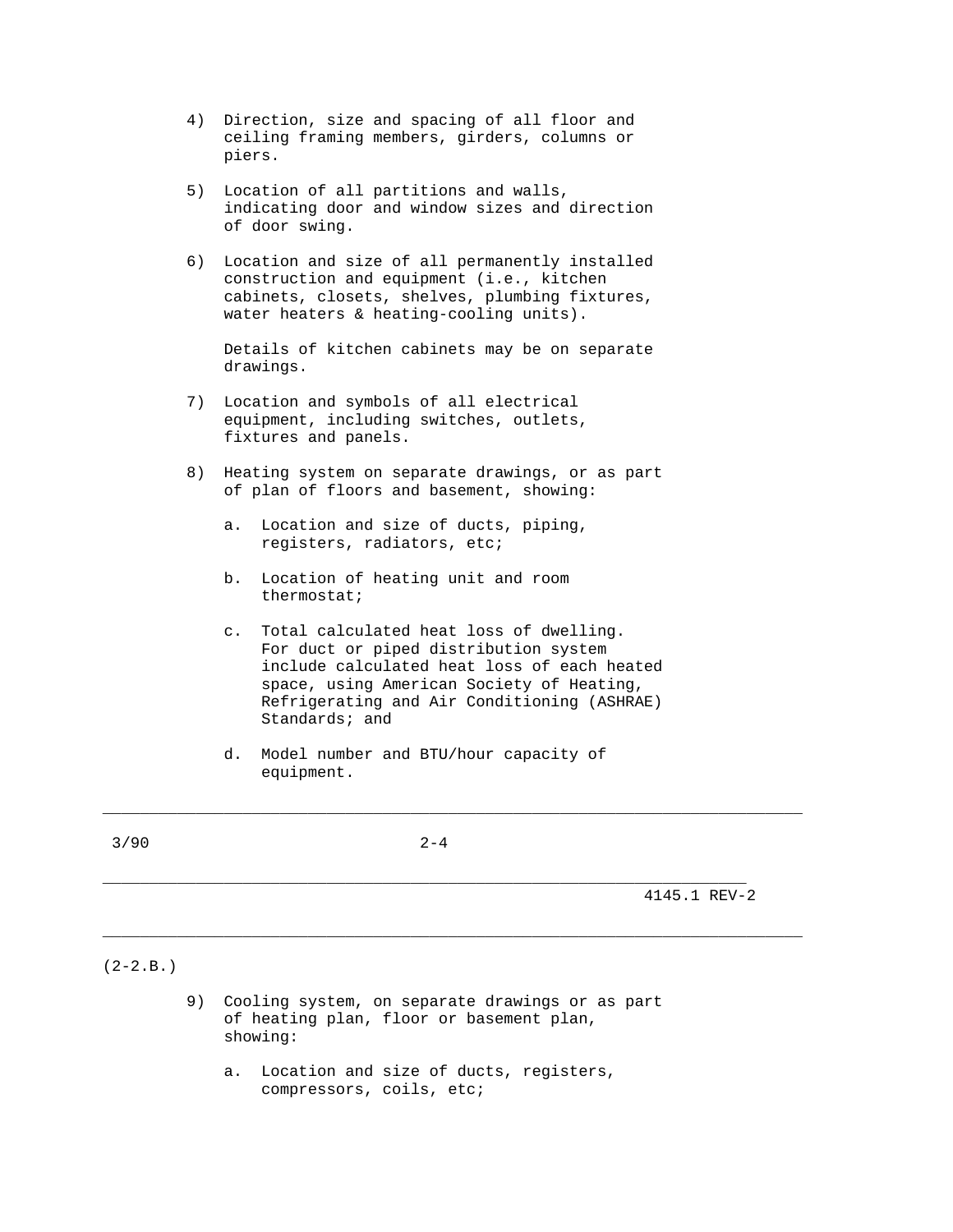- b. Heat gain calculations, including estimated heat gain for each space conditioned;
- c. Model number and BTU/hour capacity of equipment or units according to applicable ASHRAE standards;
- d. BTU/hour capacity and total KW input at stated local design conditions; and
- e. If room or zone conditioners are used, show location, size, and installation details.
- C. Exterior Elevations. Minimum scale of 1/4" = 1'- 0", must show:

 (Elevations other than main elevation, which contain no special details, may be drawn at  $1/8" = 1' - 0".$ 

- 1) Front, rear, and both side elevations, and elevation of any interior courts;
- 2) Window and doors show size unless separately scheduled or shown on floor plan;
- 3) Wall finish materials show where more than one type is used;
- 4) Depth of wall footing, foundations, or piers; show stepped, if at more than one level;
- 5) Finish floor lines; and
- 6) Finish grade lines at buildings.
	-

\_\_\_\_\_\_\_\_\_\_\_\_\_\_\_\_\_\_\_\_\_\_\_\_\_\_\_\_\_\_\_\_\_\_\_\_\_\_\_\_\_\_\_\_\_\_\_\_\_\_\_\_\_\_\_\_\_\_\_\_\_\_\_\_\_\_\_\_\_

\_\_\_\_\_\_\_\_\_\_\_\_\_\_\_\_\_\_\_\_\_\_\_\_\_\_\_\_\_\_\_\_\_\_\_\_\_\_\_\_\_\_\_\_\_\_\_\_\_\_\_\_\_\_\_\_\_\_\_\_\_\_\_\_\_\_\_\_\_\_\_\_\_\_\_

\_\_\_\_\_\_\_\_\_\_\_\_\_\_\_\_\_\_\_\_\_\_\_\_\_\_\_\_\_\_\_\_\_\_\_\_\_\_\_\_\_\_\_\_\_\_\_\_\_\_\_\_\_\_\_\_\_\_\_\_\_\_\_\_\_\_\_\_\_\_\_\_\_\_\_

 $2-5$  3/90

4145.1 REV-2

## $(2-2.)$

- D Sections. Minimum scale of 3/8" = 1'- 0", will be provided through the following areas of the structure:
	- 1) Exterior wall sections must show details of construction from the bottom of the foundation to the highest point of the roof;

 Where more than one type of wall construction is used, each type must be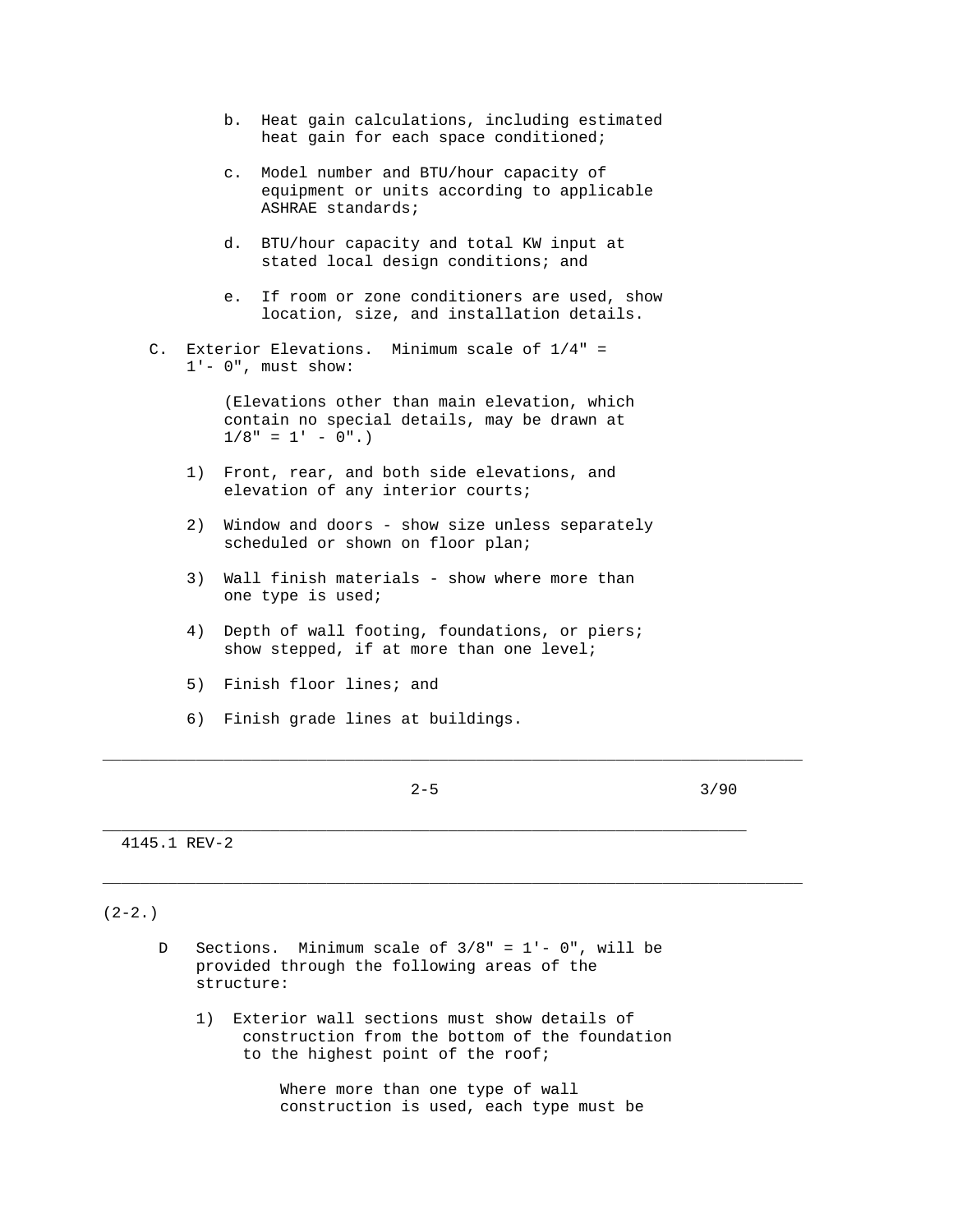shown.

- 2) Show wall sections through any portion of the dwelling where rooms are situated at various levels or where finished attic space is proposed; and
- 3) Stairwells, landings, and stairs, including headroom clearances and surrounding framing.
- E. Details. Provide the following:
	- 1) Elevations and sections through fireplace, scale not less than  $3/8" = 1' - 0"$ ;
	- 2) Engineered design with roof truss connections and test data, scale not less than  $3/8"$  =  $1' - 0"i$
	- 3 Elevations and sections through kitchen cabinets, indicating shelving, scale not less than  $1/4" = 1' - 0"$ ; and
	- 4) Sections and details of all critical construction points, special structural items or special millwork, scale not less than 3/8" =  $1' - 0''$ .
- F. Additional Exhibits. Field Office can require technical reports and/or other exhibits when the mortgage risk could be affected by unstable soil or other differential ground movement, ground water

\_\_\_\_\_\_\_\_\_\_\_\_\_\_\_\_\_\_\_\_\_\_\_\_\_\_\_\_\_\_\_\_\_\_\_\_\_\_\_\_\_\_\_\_\_\_\_\_\_\_\_\_\_\_\_\_\_\_\_\_\_\_\_\_\_\_\_\_\_

\_\_\_\_\_\_\_\_\_\_\_\_\_\_\_\_\_\_\_\_\_\_\_\_\_\_\_\_\_\_\_\_\_\_\_\_\_\_\_\_\_\_\_\_\_\_\_\_\_\_\_\_\_\_\_\_\_\_\_\_\_\_\_\_\_\_\_\_\_\_\_\_\_\_\_

4145.1 REV-2

 $(2-2.F.)$ 

 problem, and other site or toxic hazards. Refer to paragraph 7-4.

\_\_\_\_\_\_\_\_\_\_\_\_\_\_\_\_\_\_\_\_\_\_\_\_\_\_\_\_\_\_\_\_\_\_\_\_\_\_\_\_\_\_\_\_\_\_\_\_\_\_\_\_\_\_\_\_\_\_\_\_\_\_\_\_\_\_\_\_\_\_\_\_\_\_\_

 Examples include, but are not limited to: engineers' reports on soil exploration and testing; earthwork specifications (79-G) and special grading plans; special foundation and related designs proper for conditions found; slope or other stability evaluations, evaluations of underground sewage, effluent disposal and waste disposal sites.

 G. Size of Construction Drawings. On individual new construction cases plans should be no larger than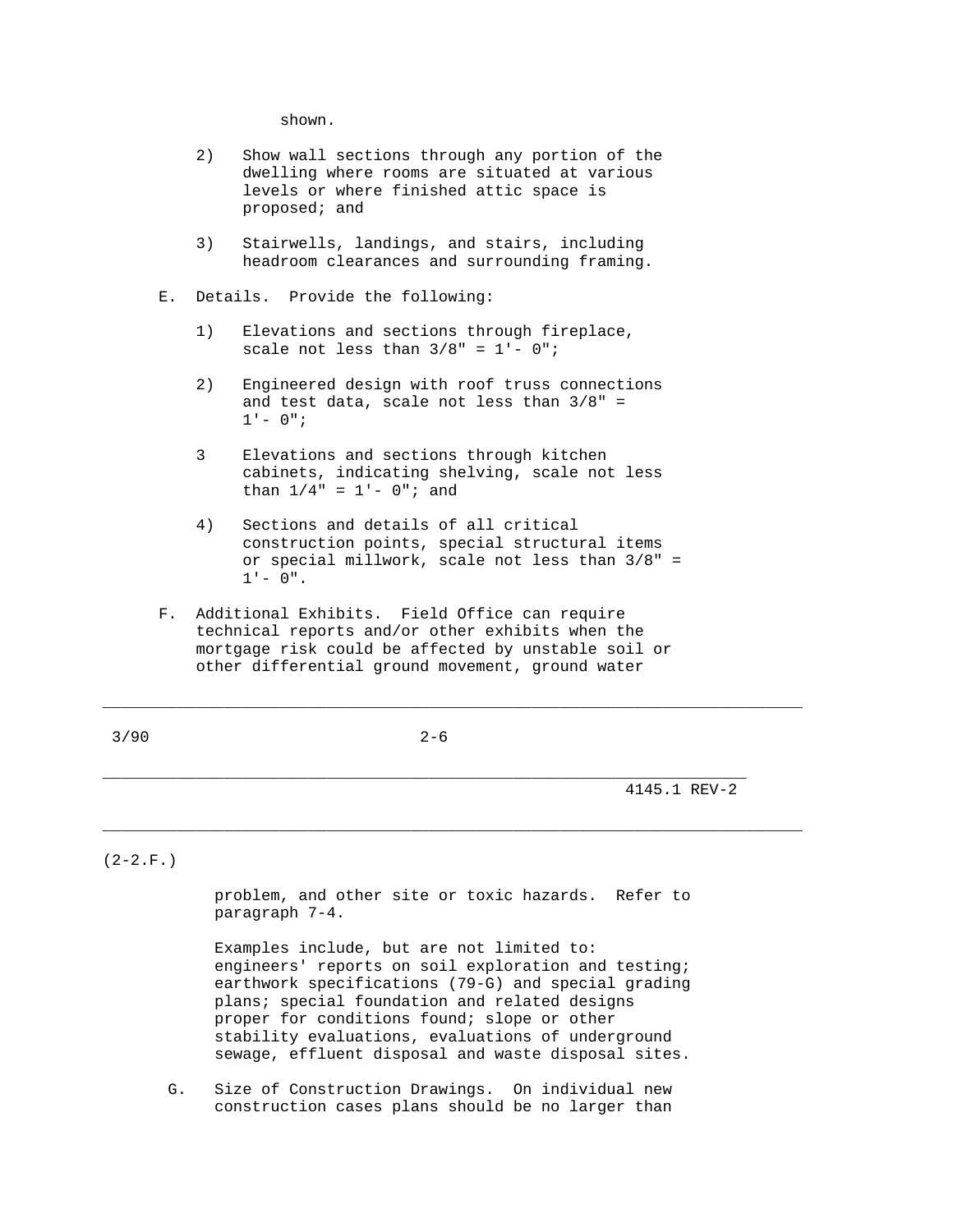18" X 24". Half size photocopies of the drawings (8 1/2" X 14") are acceptable provided they are legible and lettering is no smaller than 1/16". Computer aided drawings at half scale are also acceptable. See Appendix 9.

## 2-3. DESCRIPTION OF MATERIALS.

- A. Submit Form HUD 92005 for each plan type. Instructions are on it.
- B. Builder May Provide Own Form (computerized is acceptable). Format and printed text must be identical to Form HUD 92005.
- 2-4. DRAWINGS FOR MASTER CONDITIONAL COMMITMENT (MCC). Submit only for group applications that repeat a basic type dwelling (see list of additional items in Handbook 4115.3).
	- A. Master Plot Plan will include:
		- 1) Scale that will clearly and legibly show information;
		- 2) North point;
		- 3) Location and width of streets and rights-of-way;

\_\_\_\_\_\_\_\_\_\_\_\_\_\_\_\_\_\_\_\_\_\_\_\_\_\_\_\_\_\_\_\_\_\_\_\_\_\_\_\_\_\_\_\_\_\_\_\_\_\_\_\_\_\_\_\_\_\_\_\_\_\_\_\_\_\_\_\_\_\_\_\_\_\_\_

\_\_\_\_\_\_\_\_\_\_\_\_\_\_\_\_\_\_\_\_\_\_\_\_\_\_\_\_\_\_\_\_\_\_\_\_\_\_\_\_\_\_\_\_\_\_\_\_\_\_\_\_\_\_\_\_\_\_\_\_\_\_\_\_\_\_\_\_\_\_\_\_\_\_\_

\_\_\_\_\_\_\_\_\_\_\_\_\_\_\_\_\_\_\_\_\_\_\_\_\_\_\_\_\_\_\_\_\_\_\_\_\_\_\_\_\_\_\_\_\_\_\_\_\_\_\_\_\_\_\_\_\_\_\_\_\_\_\_\_\_\_\_\_\_

 $2-7$  3/90

4145.1 REV-2

 $(2-4.A.)$ 

- 4) Locations and dimensions of all easements;
- 5) Boundary dimensions of each lot;
- 6) Dimensions locating each dwelling on the lot;
- 7) Dimensions of front, back, and side yards;
- 8) Location and dimensions of garages, carports, or other accessory buildings;
- 9) Location of walks, driveways, and other permanent improvements; and
- 10) Identification of each lot by number and indication of basic plan and elevation.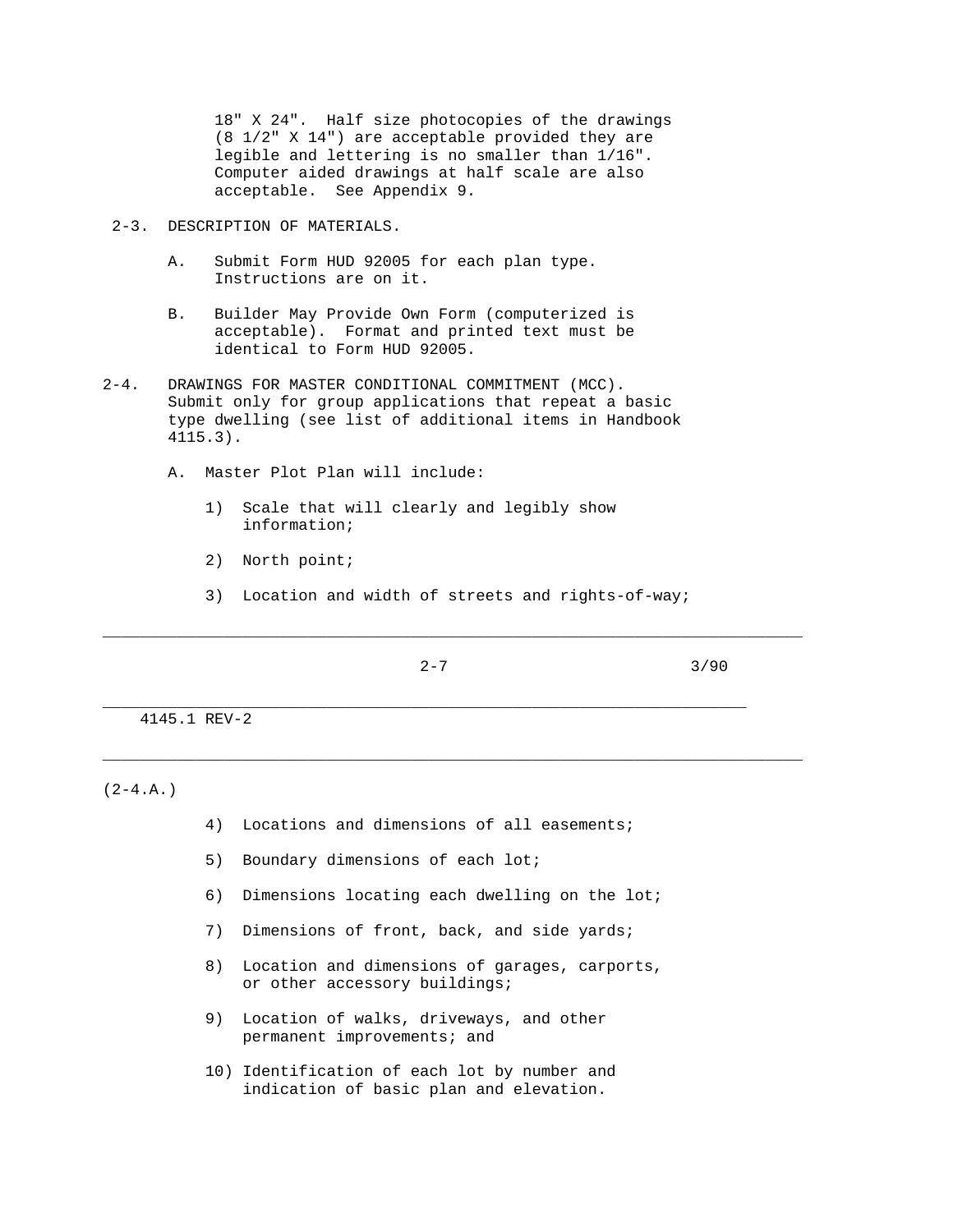B. Typical Plot Plan. Submit for each basic, type dwelling in lieu of fully detailing each lot on Master Plot Plan (See paragraph 2-2.A. and Appendix 1). Use only when topography and lot arrangements present no collective (or individual planning) construction problems. Necessary information not shown on typical plot plan will be included on Master Plot Plan. See Appendix 8 for guidance on grading and drainage.

> A plot plan for each individual lot must be provided to the fee inspector at the initial inspection on site.

- C. Grading and Drainage. Show on a separate plan or on the Master Plot Plan. Refer to HUD Handbooks 4140.1 and 4140.3. See Appendix 8.
	- 1) Scale must show contours of existing and finish grades at intervals of not more than 5 feet;
	- 2) Contour intervals less than 5 feet may be required for less steeply sloping lots;
	- 3) Location of house and accessory buildings on each lot;

\_\_\_\_\_\_\_\_\_\_\_\_\_\_\_\_\_\_\_\_\_\_\_\_\_\_\_\_\_\_\_\_\_\_\_\_\_\_\_\_\_\_\_\_\_\_\_\_\_\_\_\_\_\_\_\_\_\_\_\_\_\_\_\_\_\_\_\_\_\_\_\_\_\_\_

\_\_\_\_\_\_\_\_\_\_\_\_\_\_\_\_\_\_\_\_\_\_\_\_\_\_\_\_\_\_\_\_\_\_\_\_\_\_\_\_\_\_\_\_\_\_\_\_\_\_\_\_\_\_\_\_\_\_\_\_\_\_\_\_\_\_\_\_\_\_\_\_\_\_\_

\_\_\_\_\_\_\_\_\_\_\_\_\_\_\_\_\_\_\_\_\_\_\_\_\_\_\_\_\_\_\_\_\_\_\_\_\_\_\_\_\_\_\_\_\_\_\_\_\_\_\_\_\_\_\_\_\_\_\_\_\_\_\_\_\_\_\_\_\_

4145.1 REV-2

4145.1 REV-2

 $(2-4.C.)$ 

- 4) Identification of each lot by number;
- 5) Elevations according to individual plot plan, including bench mark and datum or, in lieu of finish grade elevations, contours of proposed finish grading may be submitted. Contour intervals selected will be appropriate to the topography of the site;
- 6) Lot grading will be shown by indicating protective slopes and approximate location of drainage swales; and
- 7) Location of drainage outfall if any drainage is not to a street.

Special requirements by HUD Field Office may be

 $3/90$  2-8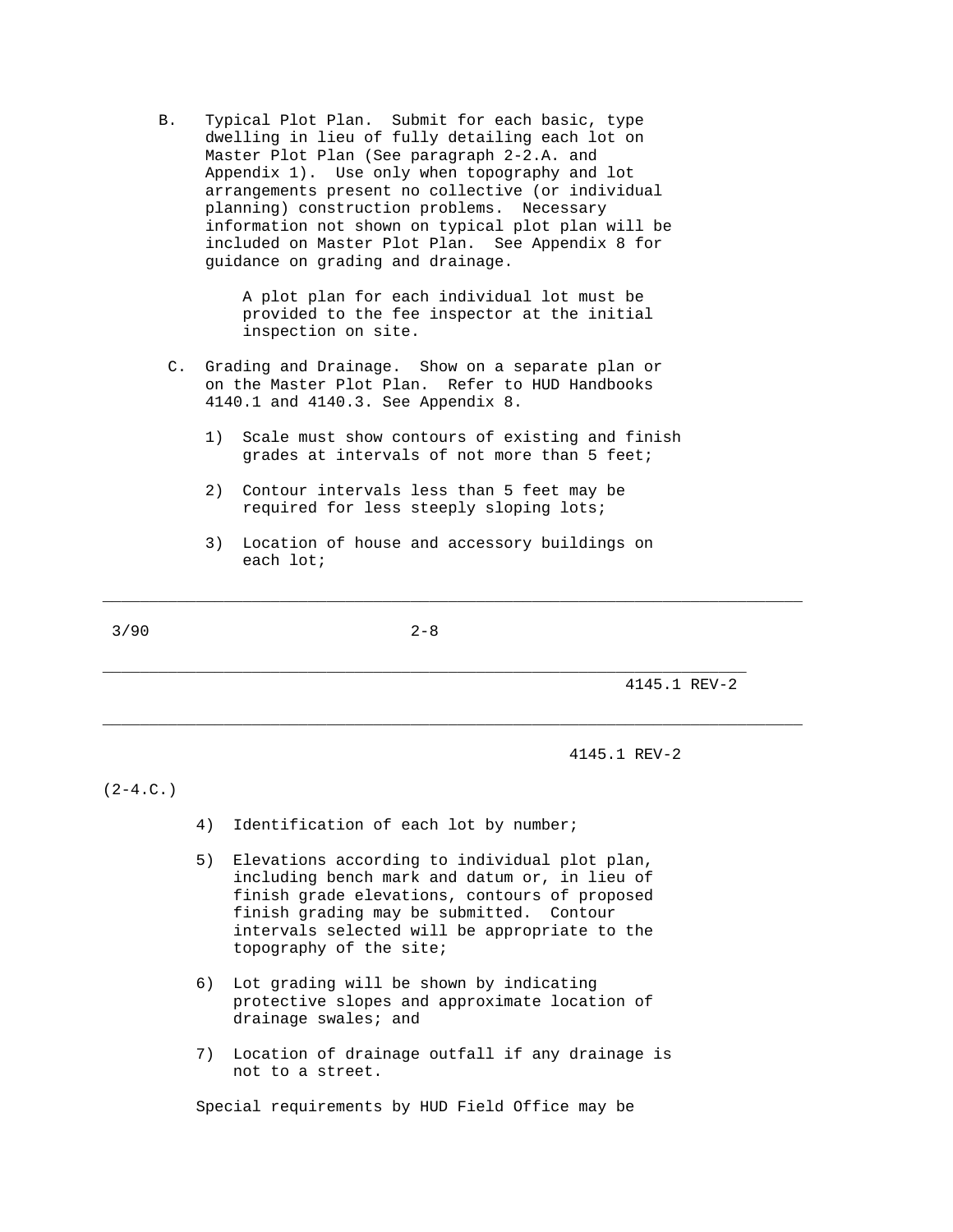necessary for grading plans, specifications and engineers certifications (79-G). See paragraph 2-2.B. and 2-2.F.

 D. Floor Plans, Elevations, Sections, and Details. Submit for each plan type (see paragraph 2-2 for scale and details).

 Optional elevations to a basic plan can be shown at a scale not less than  $1/8" = 1' - 0".$ 

 When the Schedule of Options is used, provide necessary exhibits.

- E. Description of Materials. See paragraph 2-3.
- 2-5. INDIVIDUAL WATER SUPPLY AND SEWAGE DISPOSAL SYSTEMS. Provide:
	- A. A Written Opinion by the Health Authority.
		- 1) Water-supply system.

 Give the most recent record of failure of wells in the immediate vicinity to furnish an adequate supply of water.

\_\_\_\_\_\_\_\_\_\_\_\_\_\_\_\_\_\_\_\_\_\_\_\_\_\_\_\_\_\_\_\_\_\_\_\_\_\_\_\_\_\_\_\_\_\_\_\_\_\_\_\_\_\_\_\_\_\_\_\_\_\_\_\_\_\_\_\_\_

 $2-9$  3/90

4145.1 REV-2

CHANGE 1

 $(2-5.A.)$ 

- 2) Sewage disposal system.
	- a. Provide a statement that the permitted individual sewage disposal system, with proper maintenance, can be expected to function satisfactorily and is unlikely to create an unsanitary condition;

 The statement does not constitute an assurance by the authority that the system will continue to perform satisfactorily, only that if properly maintained, the system can be expected to be adequate, based on the authority's knowledge of present site conditions; and

 b. Show how many bedrooms the sewage disposal system is designed for and whether there is or is not a garbage disposal.

 The HUD Field Office or the DE Lender must include a Specific Condition on Form HUD 92800.5B (in addition to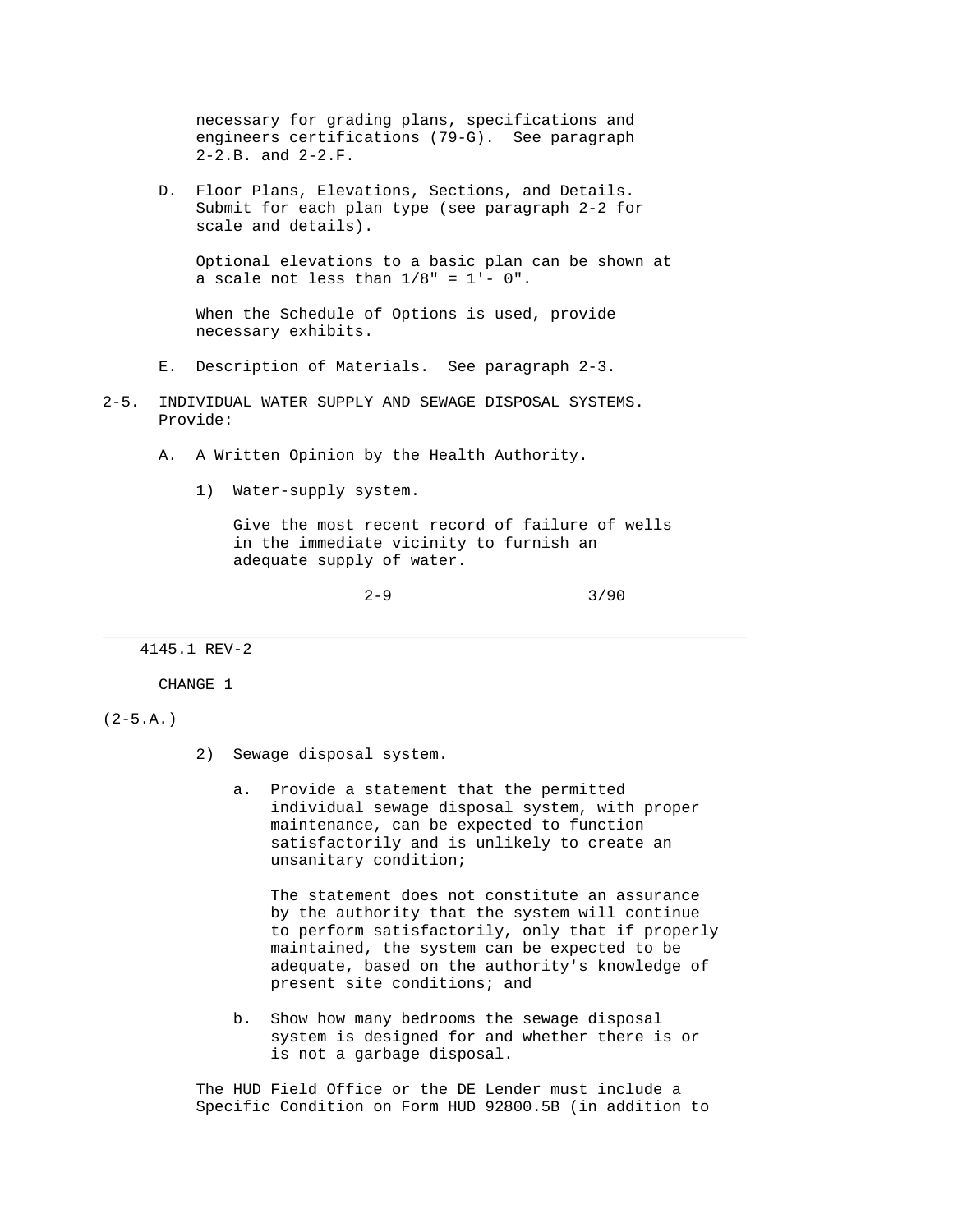item E on the back of the form that ensures acceptable installation according to accepted exhibits). Obtain a statement from the local health authority that if a water-supply system is used, that the quality of water is satisfactory for human consumption.

- B. Location Map of property.
- C. Plot Plan. Show these additional items (see paragraph 2-2.A. and Appendix 1):
	- 1) Lot lines and all improvements;
	- 2) Topography;
	- 3) Location of septic tank, distribution box, absorption field or bed, seepage pits, and other essential parts of sewage system;

 Holding tanks are not acceptable on newly constructed properties.

2/92 2-10

\_\_\_\_\_\_\_\_\_\_\_\_\_\_\_\_\_\_\_\_\_\_\_\_\_\_\_\_\_\_\_\_\_\_\_\_\_\_\_\_\_\_\_\_\_\_\_\_\_\_\_\_\_\_\_\_\_\_\_\_\_\_\_\_\_\_\_\_\_

4145.1 REV-2

CHANGE 1

 $(2-5.C.)$ 

- 4) Location of well, service lines and other essential parts of water supply system, including well casing seal;
- 5) Distance to individual well from the dwelling, septic field and property line. Also show distance of well to individual well and septic systems on adjacent properties;
- 6) Grade elevations of the well and/or septic systems; and
- 7) Location of the individual systems on adjacent properties and distance to poisoned soil.

 If wells are not involved on the subject property, or adjacent properties, only that part of the sewage system on adjacent property within 10 feet of the property line need be shown.

- D. Report on Local Conditions.
	- 1) Hydrology and any protection required;
	- 2) Geology, including a description of soil materials to a depth of at least six feet; and